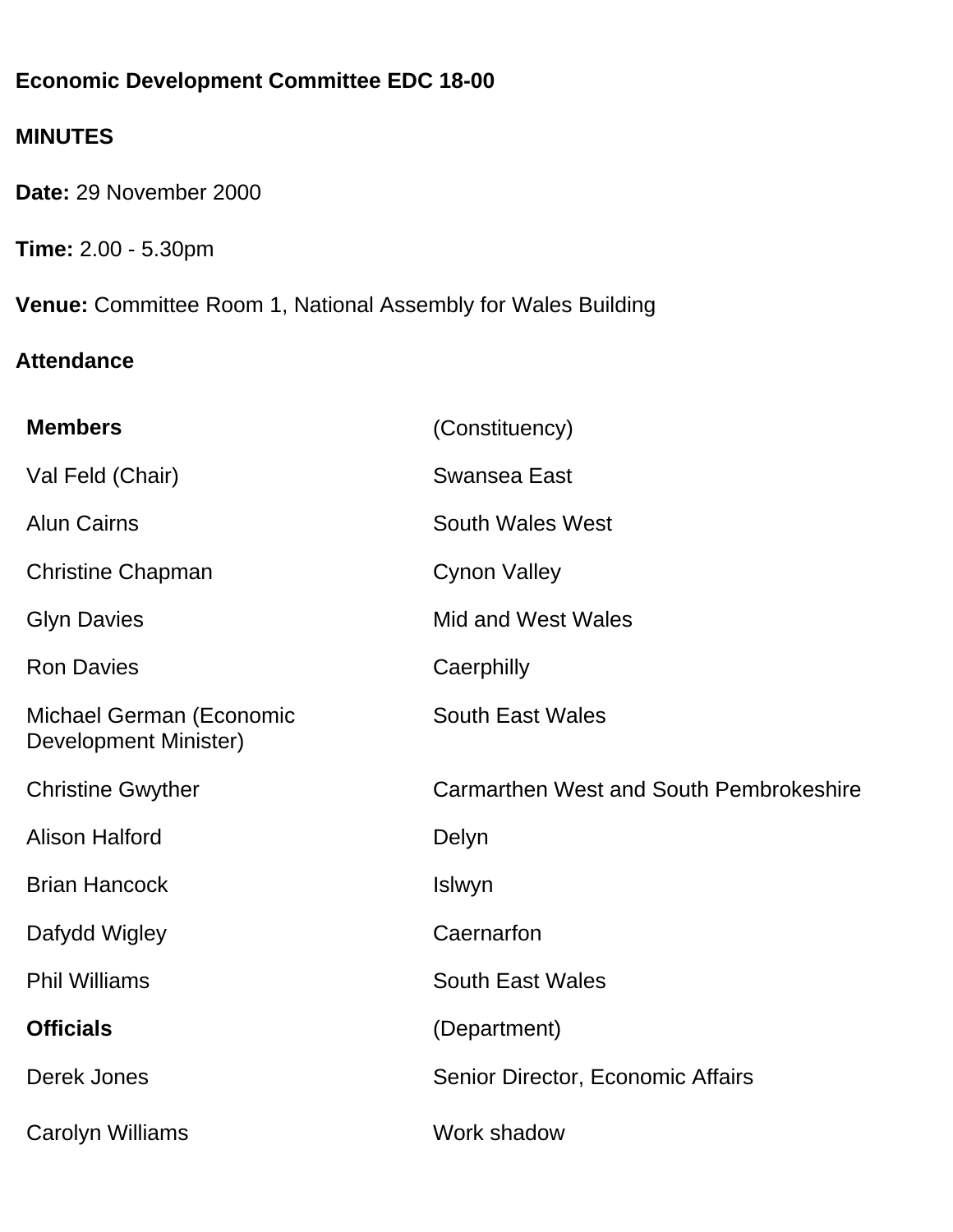| <b>David Pritchard</b>       | Director, Industry Department             |
|------------------------------|-------------------------------------------|
|                              |                                           |
| <b>Stephen Phillips</b>      | <b>Head of Economic Policy Division</b>   |
| Gareth Edwards (items 1-4)   | <b>Economic Policy Division</b>           |
| Anne Stephenson (items 1-4)  | <b>Economic Policy Division</b>           |
| Lisa Dobbins (Item 4)        | Sustainable development Unit              |
| <b>Rachael Clancy</b>        | <b>Office of the Counsel General</b>      |
| Helen Usher (Item 5)         | <b>Former Clerk</b>                       |
| <b>Special Adviser</b>       |                                           |
| Jim Driscoll (Item 5)        |                                           |
| <b>External contributors</b> |                                           |
| <b>Sir David Rowe Beddoe</b> | Chair, WDA                                |
| <b>Graham Hawker</b>         | <b>Chief Executive, WDA</b>               |
| <b>Graham Moore</b>          | Executive Director, Strategic Policy, WDA |
| <b>Secretariat</b>           |                                           |
| <b>John Grimes</b>           | <b>Clerk</b>                              |
| Gareth John                  | <b>Supporting Officer</b>                 |

#### **Item 1 - Opening Remarks**

1.1 The Chair opened the meeting by welcoming members and reminding them that they could speak in Welsh or English as they wished. She hoped that everyone who needed headsets, for translation or amplification, had them available. She reminded members that if in doubt they should declare any possible interests in items under discussion.

1.2 The Chair reminded members that, again, in line with practice in most other committees, she had put the minutes and action outstanding at the end of the agenda. She would be pleased to know whether members had any views on this and whether they wished this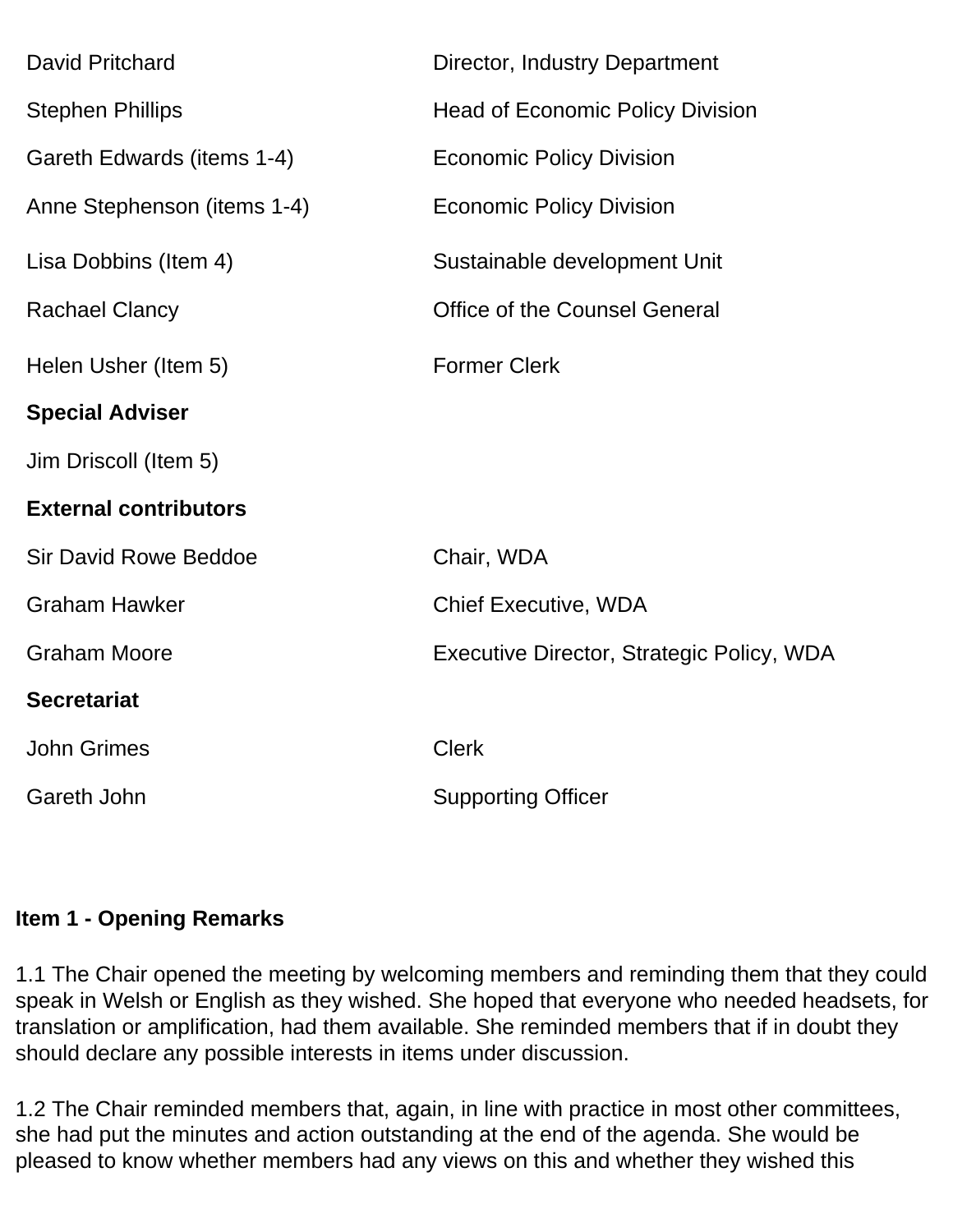practice to continue.

1.3 The Chair referred to a recent article in the Western Mail about proposals for economic development put forward by the Conservative Party. She said she had written to the party spokesperson expressing concerns about overlap between these and the Committee's draft report on business support. She said that while it was recognised that members wore their party political hats while working within the Committee, it was also important that when the Committee reached conclusions they were accepted by all members - or a member should declare explicitly that they were not in support. She felt it inappropriate for one party to make political capital by pre-empting the work of the Committee.

1.4 This led on to a discussion about the status of the Committee's emerging conclusions and the extent to which, bearing in mind that some of the discussion had so far been undertaken in informal meetings, they could be considered as the agreed view of the Committee. Some members emphasised the dangers of informal discussions which were not recorded.

### **Item 2 - Economic Development Minister's Report**

2.1 In speaking to his report the Economic Development Minister noted the following additional points:

- The next meeting of the Steel Task Force was on 18 January.
- He had heard that the sale of Hyder Business Services Sales to Nomura, which involved 1,850 jobs in the UK - 250 of which were in Wales, was likely to involve the current management team remaining in place.
- He had visited LGE this week. He referred to the current merger of the company with Philips and said that the expectation was that CRT production in Newport would increase.
- At the previous meeting he had referred Ledwood Engineering which had gone into receivership. Since then, the company had been the subject of an MBO which had led to the formation of Ledwood Mechanical Engineering Ltd and the protection of over 100 jobs.
- The Finance Wales Partnership was to make a case to the Monitoring Committee for a revised proposal of £20.8m its meeting on 15 December. He said they were looking for EC clearance for the programme of measures.
- He said that the recently announced 'task and finish' group for Objective 1 had now been established. He was confident it would come up with a system for overseeing the success of the Objective 1 programme.

2.2 Another member referred to a paper previously put to EDC (on 1 December 1999) which indicated that an Operating Aids scheme would need to be put to the EC at the same time as the SPD. He questioned whether this meant we had now missed the deadline. The Minister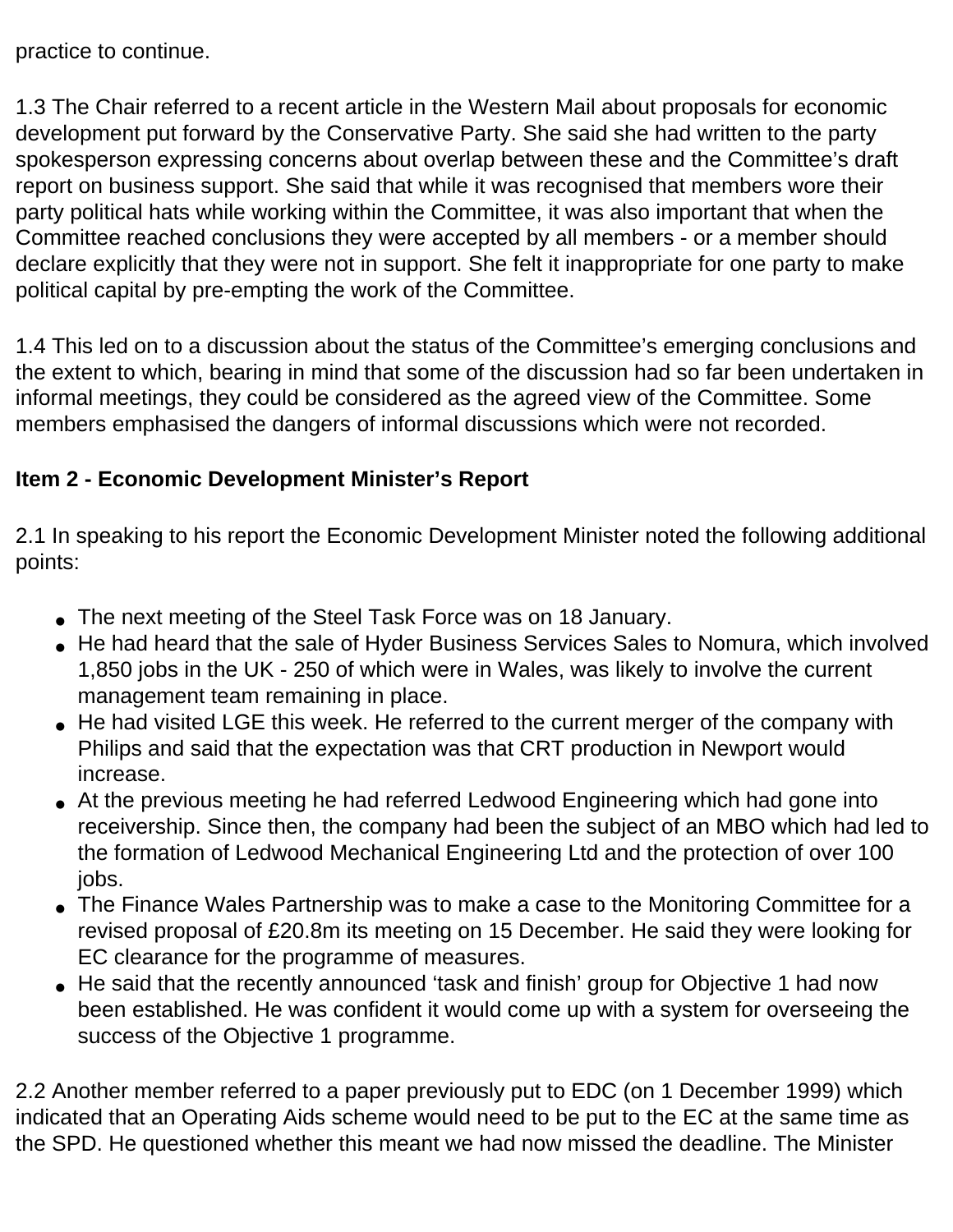said that this was not the case.

2.3 A question was asked, in connection with Operating Aids, as to whether it was realistic to expect the Treasury to relax its policy against differential tax rates. If not, it was questionable whether the Minister's visit to Brussels had any realistic possibility of success. In response, the Minister said that he fully recognised the hurdles he would need to overcome if he were to be successful. Nonetheless, he had not found total opposition within the Treasury and the Chancellor's pre-budget statement had contained promising indications. But he fully recognised that the matter was not cut and dried and that he had a battle ahead. To his mind this was such an important issue that he had to do everything he possibly could and he hoped he would have the full support of the Committee for this.

2.4 A number of points were made in discussion:

- It was important that LGE should move into the production of flat screen televisions if it was to remain in the forefront of its technology.
- Fears about the risk of job losses at St Athan were a major concern but the Minister was more comfortable about the position than he had been previously.
- The increase in R and D was welcome although the baseline figure quoted of 1.2% seemed too low. It was noted that a major part of this expenditure came from Government funding and that very little of this had been devolved to the National Assembly. The Economic Development Minister agreed to provide a note clarifying the figure of 1.2%. [**Action: Economic Development Minister**]
- A member noted that the task and finish group on Objective 1 was to report to the Monitoring Committee on 15 December - 2 days after the next EDC meeting. It was agreed that this report could be available for EDC on 13 December but, since it would not have been discussed by the Monitoring Committee, it could be provided only for information.
- The importance of the Steel Task Force was emphasised not just because of the number of jobs employed directly in the sector but for the 'multiplier' effects in other companies. The Economic Development Minister wholeheartedly agreed with this and added that this demonstrated the importance of seeking to diversify the economy so as to reduce the impact that problems in a particular sector might have on the economy more generally.
- The launch of Envirowise Wales was noted and a member wondered whether, if it was necessary to re-launch and re-badge it, this was really money well spent.

# **Item 3 - WDA Half-year Review and Corporate Plan**

3.1 The Chair welcomed Sir David Rowe Beddoe and congratulated him on his knighthood which had been received since his last appearance at the Committee. She welcomed Graham Hawker, who had just joined the Agency as Chief Executive.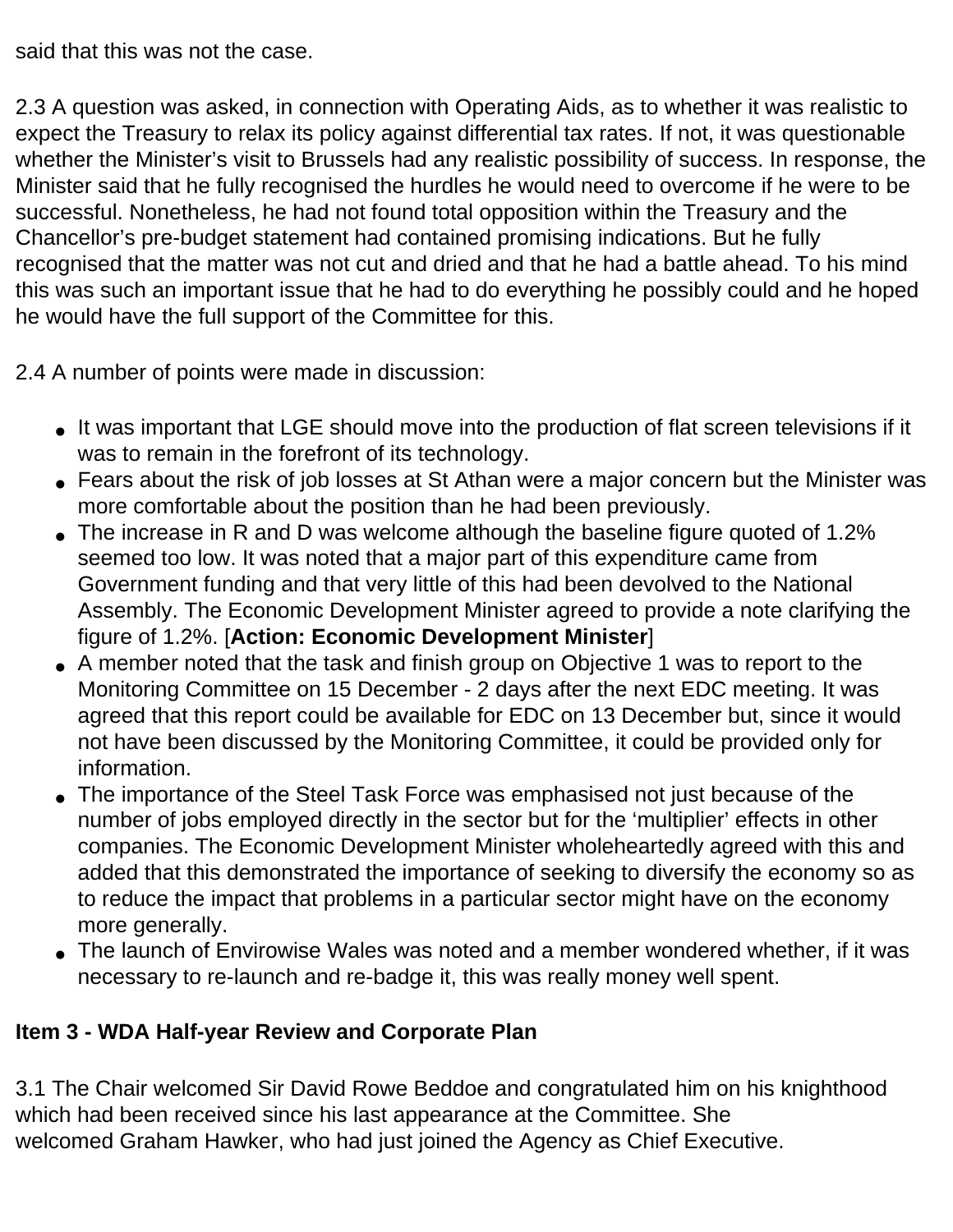3.2 Sir David Rowe Beddoe said that they were on schedule to meet all the targets for the year except that for PSI for which latest forecasts suggested that they will be behind by about 10%. He said he was particularly pleased to note that they were on target to meet the 35:65 spatial target, which had required a significant amount of effort by his staff. He said that the quinquennial review was now well in hand. Given the successful year, the Corporate Plan had built on that for the previous year. In particular, he referred to the 4 priorities that they had set themselves: increasing participation, adding value, internationalisation, and increasing enterprise.

3.3 Members welcomed the considerable success by the WDA in achieving against targets. In the discussion it was noted that:

- The total level of PSI is vulnerable to changes in the mix of investment for example call centre projects generally had a low capital intensity. Sir David Rowe Beddoe noted that whatever the final figure against their particular target, in practical terms an investment of over £500m was very satisfactory.
- There was some discussion of the way the Agency's budget operated when it took over new functions. It was noted that while in the short term funds were often ring-fenced for the new activities, this tended to end fairly soon after the transfer and the funding incorporated within the overall budgetary allocation for the Agency which was negotiated with officials.
- Graham Hawker said that while after only 8 days in post he had not come to any firm views on the management of the Agency, he was not keen to instigate too many changes. He felt it important to provide clarity in roles between the centre and the regions and felt that the ideal was to have an organisation which was not subjected to radical disruptions but which went through a process of continual co-ordinated change.
- In response to the question of how proposals to bring Business Connect into the WDA would link to its 5 yearly review, Mr Hawker said that to his mind the key was to identify what the client wanted. If the client saw the organisation as complex then it needed to be changed. Sir David Rowe Beddoe said that if new functions were passed to the Agency he hoped that the National Assembly would tell the Agency what it wanted them to do but leave it to them to decide how to do it.
- In response to a question on the organisation of the promotion of international trade, Mr Hawker said that whatever one's feelings on the decision that had recently been taken, the important thing now was to make it work.
- Mr Hawker said that he was comfortable with the proposal to establish an economic policy board providing it was a policy board and did not involve itself as an executive body.
- In response to a question about the perception amongst businesses of the WDA, Mr Hawker said that inevitably in the course of a year they could support only a few of the total number of businesses in Wales. Inevitably they had to select where they could get maximum benefit for their money. It was not surprising, therefore, that in the course of the year the vast majority of businesses had no contact with them.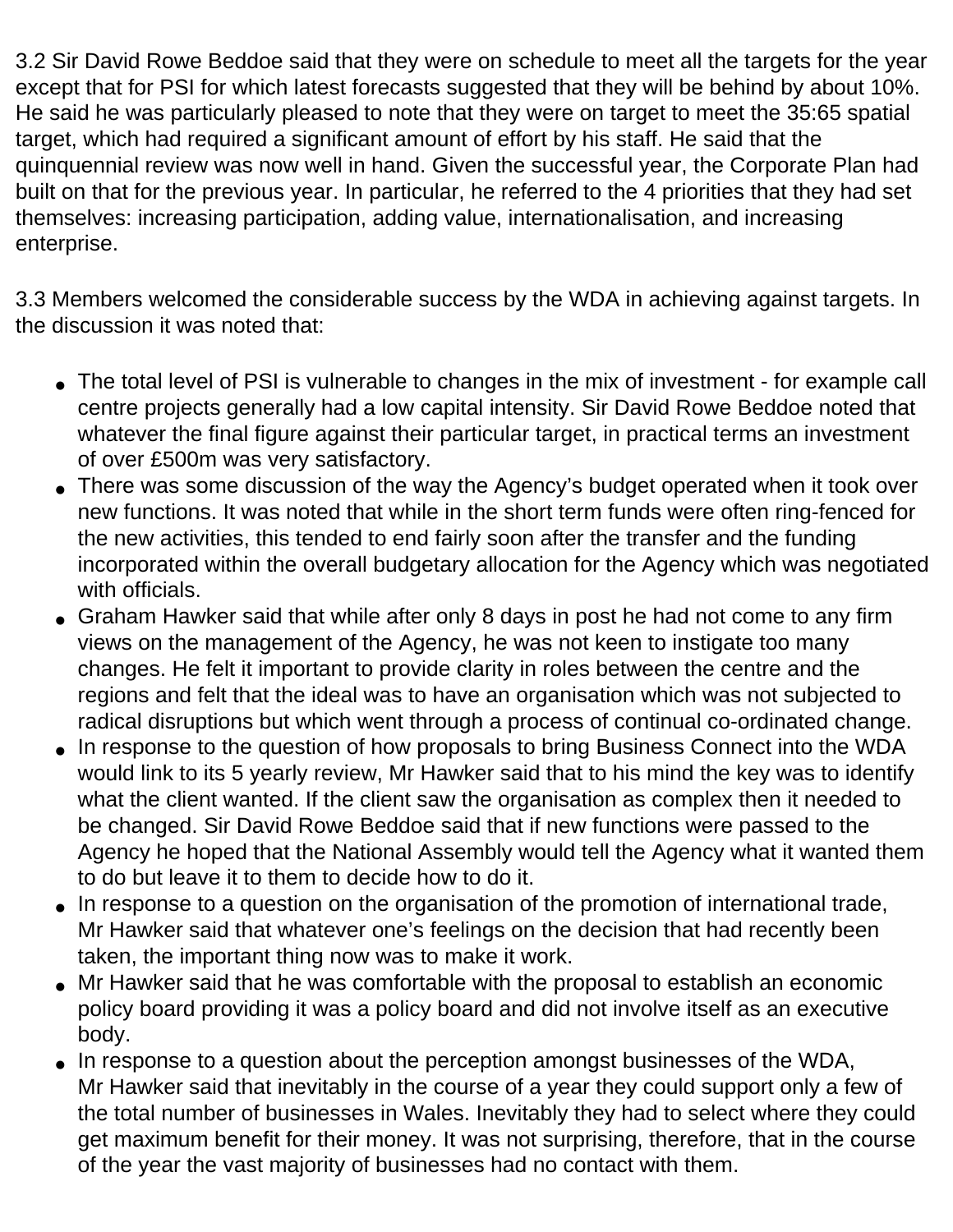- There was some discussion of the definitions of 'created' and 'safeguarded' jobs and whether it would be more appropriate also to count jobs 'lost'. The WDA did collate information on jobs that it knew of as having been lost and, while these were not very precise, it felt they were reasonably meaningful looked at over a longer term.
- It was noted that the WDA considered its definitions for the purpose of assessing numbers of inward investment jobs and projects were better than those adopted by the IBB. However, it was necessary to count figures according to the latter's criteria in order to provide comparability with England.
- There was some discussion of the definitions of inward investors and indigenous companies and it was noted that due to changes in ownership a company could move back and forward between the categories. There was a need to work on developing these concepts and this was in hand with the National Assembly.
- There was some discussion of Wales' position vis-à-vis e-commerce and reports that gave conflicting views of Wales' position compared with the rest of the UK. This appeared to be a question of definition - Wales is developing the capacity to do ecommerce but was slow to take it up. Good progress is being made but Wales still lags behind the UK. The Chair noted that the Committee's forward work plan included a study on ICT.
- In response to a question, Graham Moore said that the WDA had plans to undertake some £7m of construction of advance factories in North Wales this year and next. Some part of this would be funded by Objective 1 money.

3.4 The Economic Development Minister said that he was pleased to hear that the Agency's latest figures showed some picking up in performance on PSI. He agreed that it was necessary to improve target setting and said that the first priority was to establish the National Economic Development Strategy. He agreed with Mr Hawker's comments on support for exports. The key thing was to get on with delivering services to business, not continually changing the way they were organised.

3.5 Summing up the discussion, the Chair said that it was very pleasing to see that the Agency had done well with its spatial targets and accepted the WDA's assurances that they were on course to meet the other targets. She noted that it was important to become more sophisticated at setting targets and hoped that NEDS and the economic board (if endorsed) would contribute towards this. She said the Committee clearly endorsed the approach of the Corporate Plan.

3.6 Finally, Graham Moore said that the WDA would almost immediately start on a process of consultation with the plan in order to finalise it as quickly as possible. The Chair noted that for various reasons the timing of the Committee's consideration of the Plan was later than ideal and said that they would endeavour to rectify this in the future.

### **Item 4 - NEDS - Sustainability and Sustainable Energy**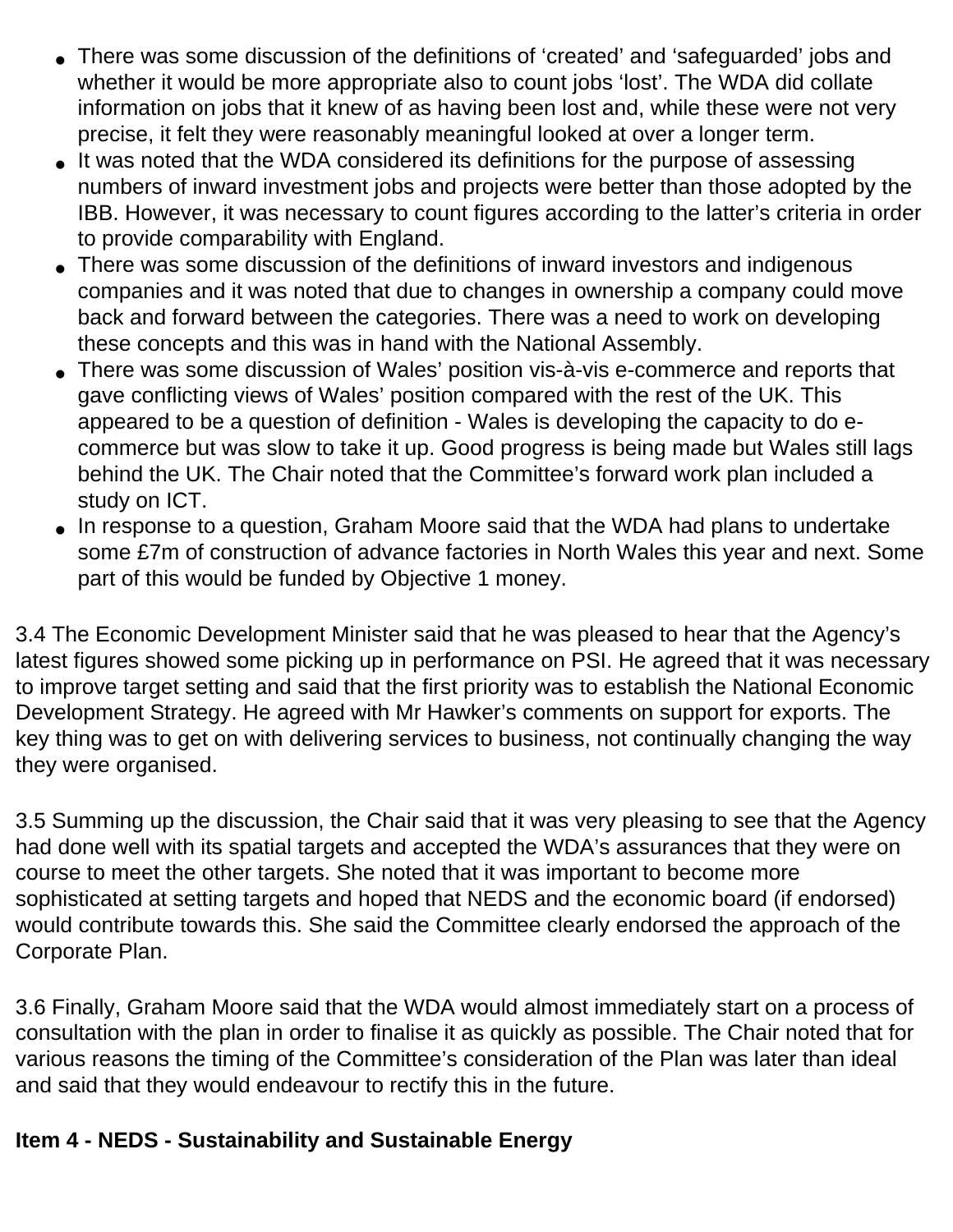4.1 On the first paper, on sustainable development and NEDS, the Committee noted its readability on what was a complex subject. It was noted that it did not say a great deal on action for the Committee to take because this was for them to judge in the context of NEDS. It was noted also that sustainable development should not be seen as a disconnected activity but one that needed to be addressed in the context of whichever policy one was considering. Moreover, it was just as important to traditional industries, such as coal and fossil fuels, as to the new industries.

4.2 Members commented that NGOs have an important part to play in the development of sustainable policies and the NEDS team was urged to ensure that they fully involved them in the development of the strategy. [**Action: NEDS team].** The Chair said that she had received a request to present a paper from the Wales Wildlife and Countryside Link and that this would be arranged for early in the new year.

4.3 Phil Williams introduced his paper on sustainable energy and said that it addressed an issue that had concerned him for many years. He said that the key points were to establish targets and a spatial strategy leading to a timetable for implementation and action necessary to achieve this. In discussion, it was noted that Wales had a unique range of energy resources and was ideally suited to take a lead in the area of sustainable development. Members commented on the important co-dependency of the National Spatial Framework, NEDS and sustainable development and considered it was important to ensure that the work done on all three was co-ordinated. It was agreed it would be valuable to have Sue Essex at a future meeting to discuss these issues further. **[Action: Clerk]**

4.4 It was also important to convert thinking on this subject into action and the Assembly should set a lead where it could. It was noted also that in dealing with energy from renewable resources it was necessary to have regard to full range of wider environment issues such as SSSIs.

4.5 Summing up the Chair noted that there was a great deal of support for the principles in the papers: on setting targets, a spatial strategy, a timetable, and the procedural changes in planning necessary to achieve them. The Committee endorsed them and wished to ensure that they were developed within the NEDS. It was important in doing this that sustainable development was looked at not as an issue in itself but as one that informed and influenced thinking on other issues. She said the Committee endorsed the principles in the papers but noted that in order to make things happen it would be necessary to ensure that people understood why such action was necessary, particularly on issues such as renewable energy to overcome public opposition. She asked Steve Phillips and Gareth Edwards to take back the Committee's views in the context of NEDS. **[Action: Steve Phillips and Gareth Edwards**]

4.6. She also said that she would refer the paper to the chair of the Environment Committee and would consider how to link other committees into the NEDS work. **[Action: Clerk]**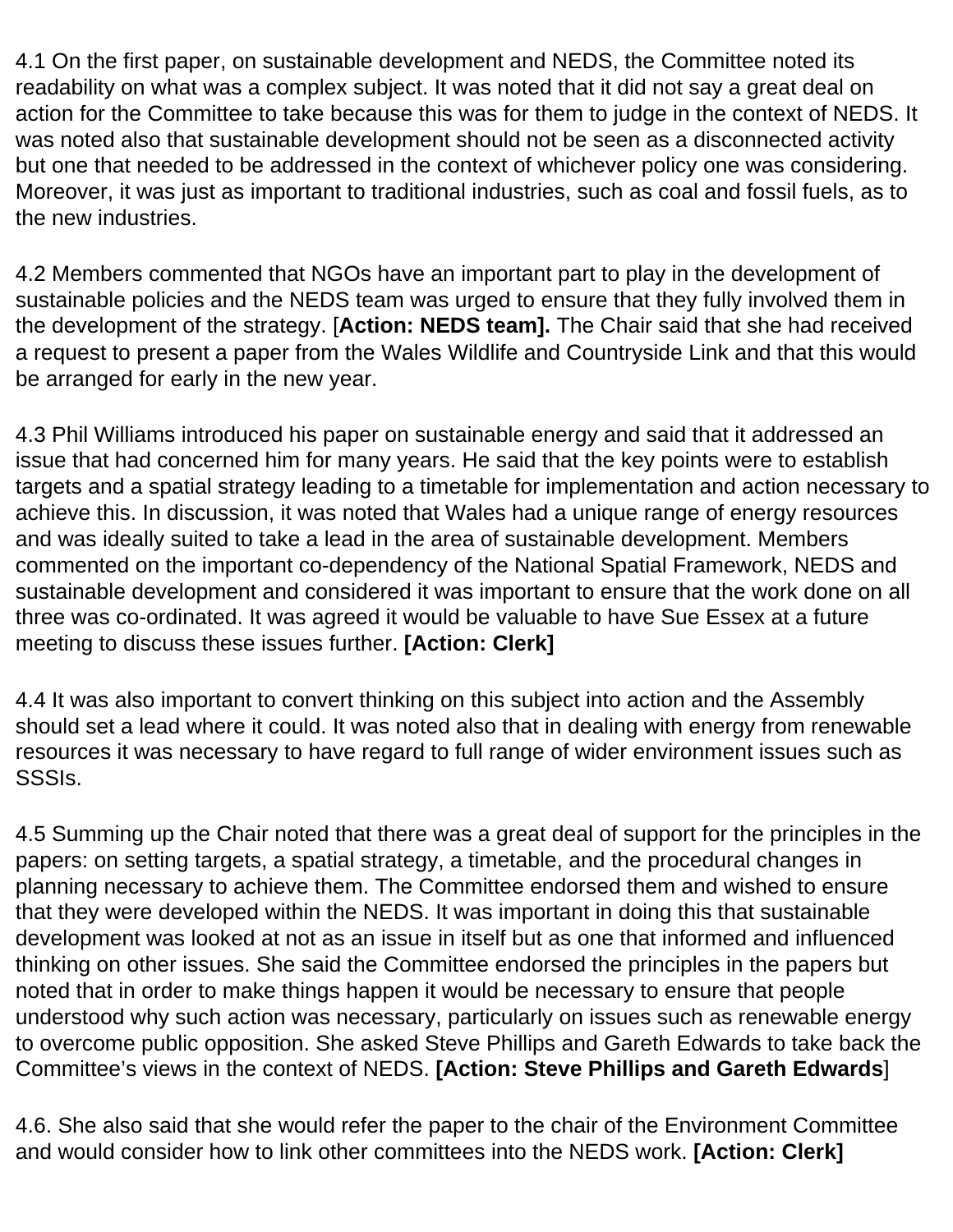### **Item 5 - Review of Business Support and Development**

5.1 The Chair thanked Jim Driscoll for all his work in advising the Committee and in the preparation of the draft report. She also thanked Helen Usher, who had continued with this work for some time after leaving her job as Clerk to the Committee. She said that the Committee's aim should be to agree a final report at the meeting on 13 December and then for it to go out for formal consultation. This would be undertaken by the Economic Development Minister although the Committee might choose to be a party to this exercise.

5.2 There was a general discussion about the way in which Business Connect should figure in the final report. The concern was expressed that Business Connect was viewed as an amorphous, ephemeral and unproven organisation with patchy performance around Wales. The view was expressed that responsibility for providing the gateway to business support should be undertaken by a new body and one which was responsible to established organisations such as the WDA, WTB, CETW and business people. Some members noted that Business Connect did not appear to be used a great deal by businesses and that the 'brand' lacked credibility.

5.3 Others expressed reservations about reorganising support services so soon - particularly when changes had already been put in train by Business Connect itself. Some members considered that Business Connect was working to a significant degree in most parts of Wales and that if the 'brand' was not well known it was because the providers were advertising their own services and name rather than that of Business Connect. Even if it were to be re-branded under a new name there would still be a need to address the underlying problems and, in that case, one could retain the existing name. There was also a suggestion that an 'ombudsman' should be appointed in order to oversee the working of the gateway organisation. Others argued that this was not appropriate since the organisation would not operate under statute. However, some members considered that the issue was not primarily one of regulation but one of providing confidence for the public that there is some oversight of its activities.

5.4 There were different views as to the appropriate number of regions into which the new organisation should be organised. There was a general feeling that 22, one for each local authority, was too many but views were split as to whether the existing 4 regions was the appropriate number or whether more was needed. One possibility was to allow some smaller groupings within the 4 main regions.

5.5 There was discussion about the status of the overall policy board and whether it should be a Quango or not. The conclusion after some discussion was that it would not be appropriate to set up a new Quango at this time.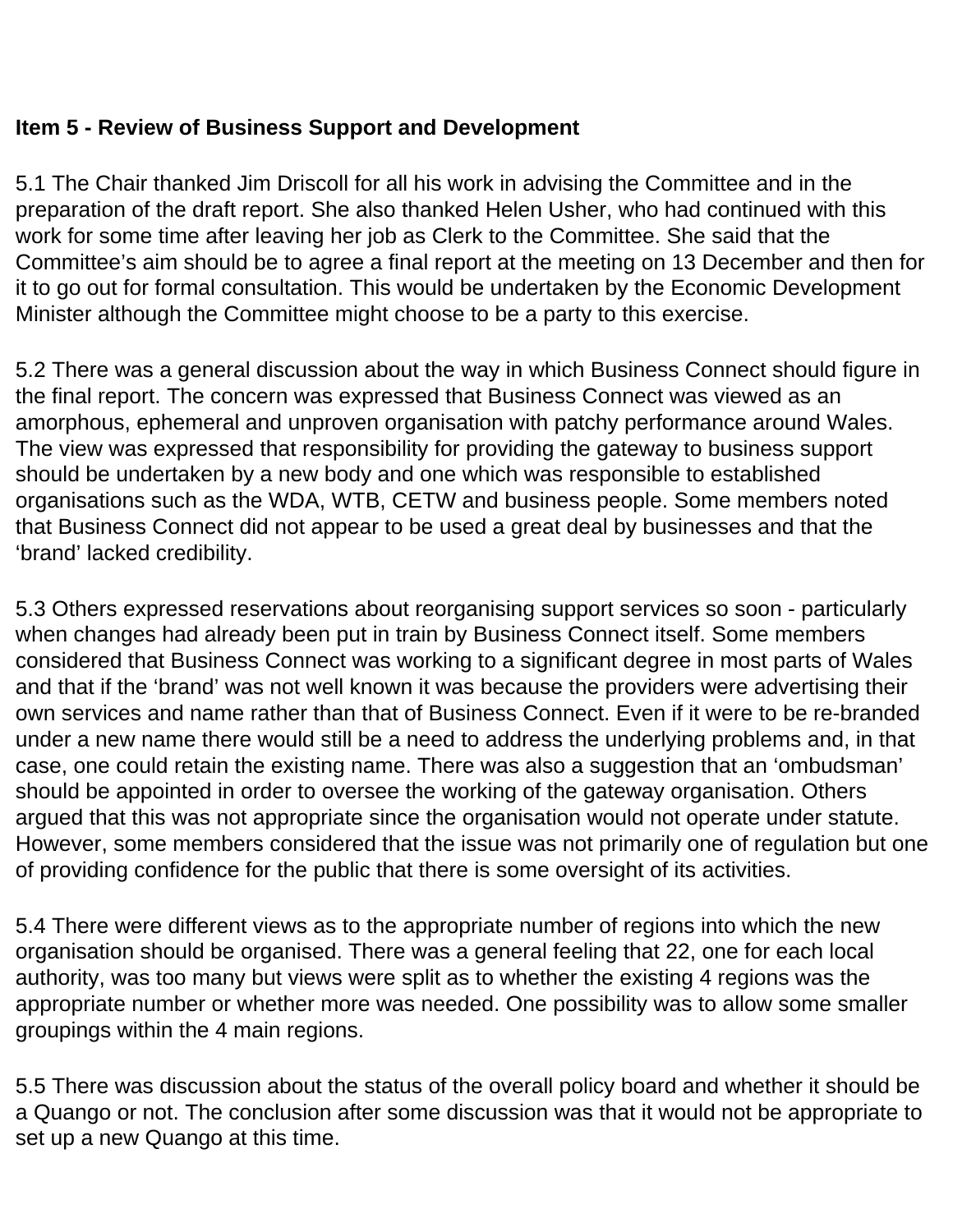5.6 There was also a discussion of the extent to which the National Assembly should be involved in the delivery of services. In particular, the location of Wales Trade International was discussed. The argument for locating this within the WDA was based principally on the premise that the National Assembly should not be involved in service delivery. Conversely, having recently undergone a major reorganisation, some members felt it was unfair on staff to subject them to further uncertainty about their jobs by considering this question again. A further argument was that Wales Trade International had very close links with British Trade International, its UK equivalent, and through this linked into the UK Government and to embassies and posts abroad. Locating WTI within an external organisation would make it very difficult for it to maintain these links.

5.7 There was some discussion about the location of RSA and it was agreed that this should be left until after the Committee had looked in more detail at that scheme.

5.8 On the question of renaming Business Connect, it was agreed to leave this until after the discussion with business organisations arranged for the following day and return to it at the meeting on 13 December.

5.9 On the question of establishing an ombudsman, Mike German agreed to look into the issues associated with doing this. [**Action: Economic Development Minister**]

5.10 Brian Hancock declared an interest, having been a small businessman himself who had sought support services from various public sector bodies.

5.11 It was agreed that the Committee needed to refer the report to the Agriculture and Rural Development Committee, the Education and Lifelong Learning Committee and the Local Government and Housing Committee for views. The Economic Development Minister would enter into the consultation process after the committees had expressed their views.

5.12 Summing up, the Chair asked for confirmation that the Committee had accepted the draft report subject to the specific points which would need to be considered further. This was agreed.

#### **Item 6**

6.1 Members were told that it looked likely that this report would now not be considered at the plenary session on 11 January and therefore it was necessary for it to be considered by EDC as urgently as had been thought. In view of shortage of time at the present meeting members agreed to consider this again.

#### **Item 7 - Minutes of the Meeting held on 15 November**